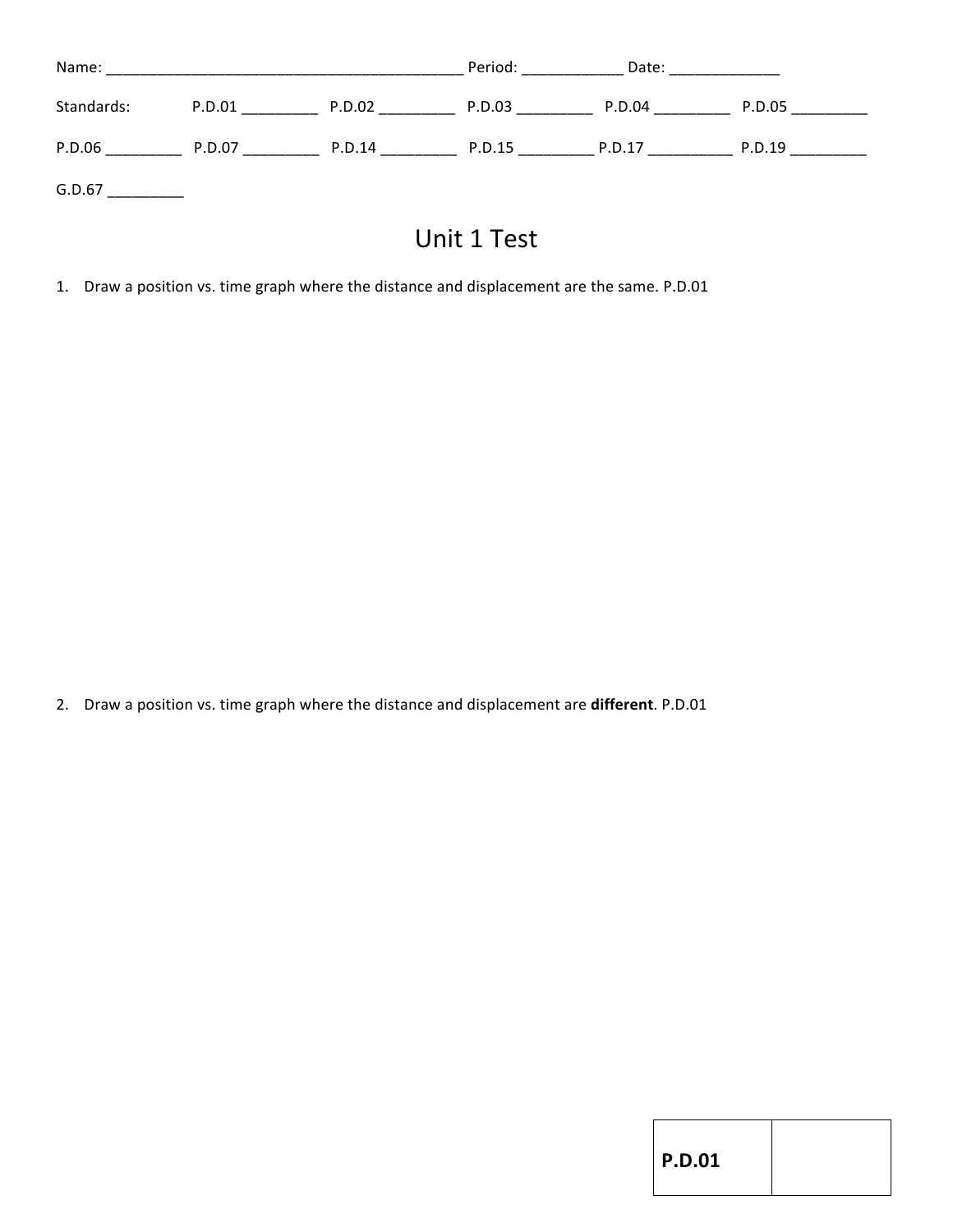3. What values will make the graph below work? Fill in the blanks. P.D.02

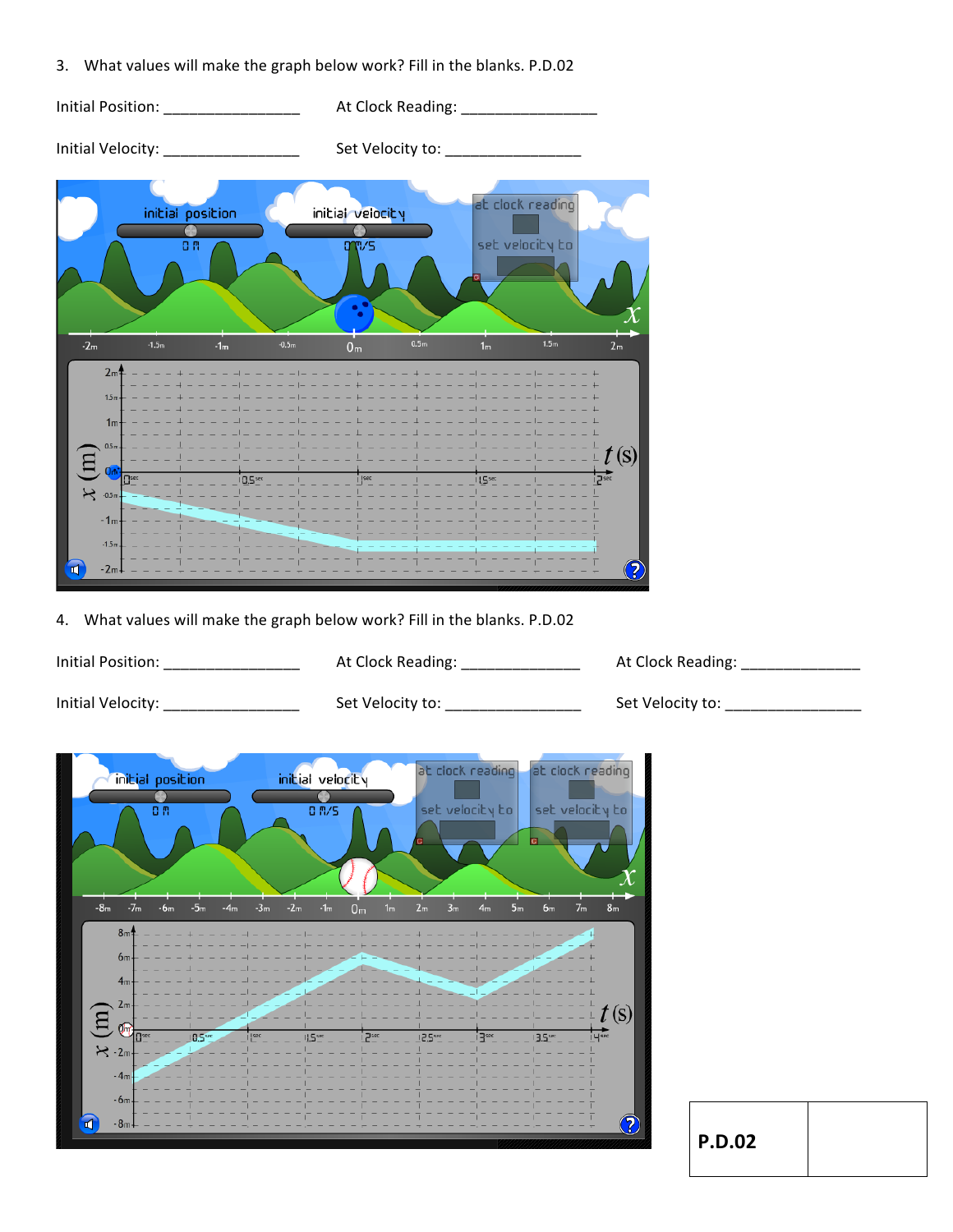## 5. For the position vs. time graph below: P.D.03





## 6. For following written description, draw the corresponding position vs. time and velocity vs. time graphs: P.D.03 An object stays at rest at the position of 5 meters for 4 seconds. It then travels with a velocity of -10 m/s for 15 seconds.

| position vs. time | velocity vs. time |
|-------------------|-------------------|
|                   |                   |
|                   |                   |
|                   |                   |
|                   |                   |
|                   |                   |
|                   |                   |
|                   |                   |
|                   |                   |
|                   |                   |
|                   |                   |
|                   |                   |
|                   |                   |
|                   |                   |
|                   | <b>P.D.03</b>     |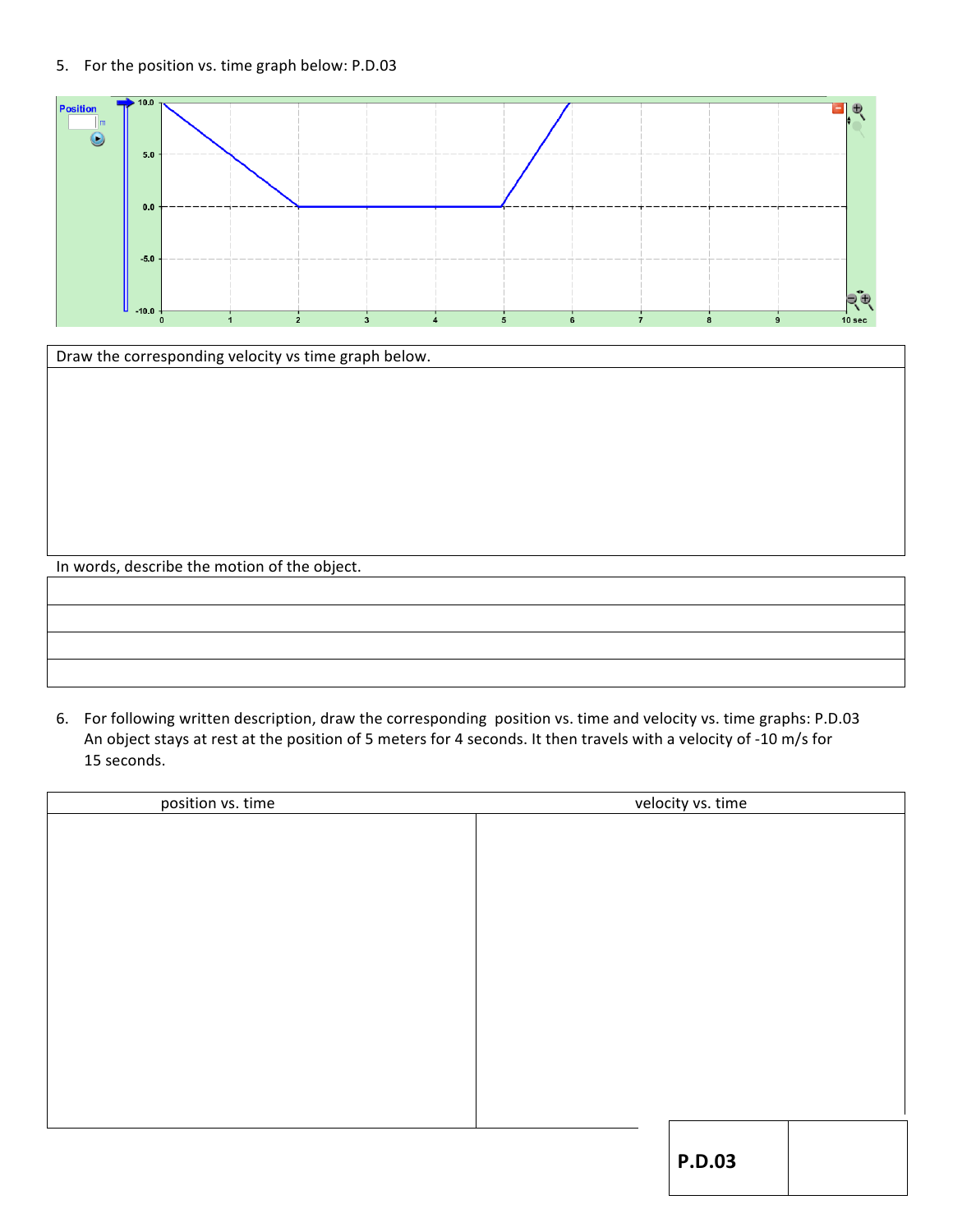

7. For the graph above, determine the velocity of the object between 1-3 seconds. P.D.04 SHOW ALL OF YOUR WORK FOR FULL CREDIT.

8. For the graph above, determine the velocity of the object between 5-7 seconds. P.D.04 SHOW ALL OF YOUR WORK FOR FULL CREDIT.

|  | ı | ۰. |
|--|---|----|
|--|---|----|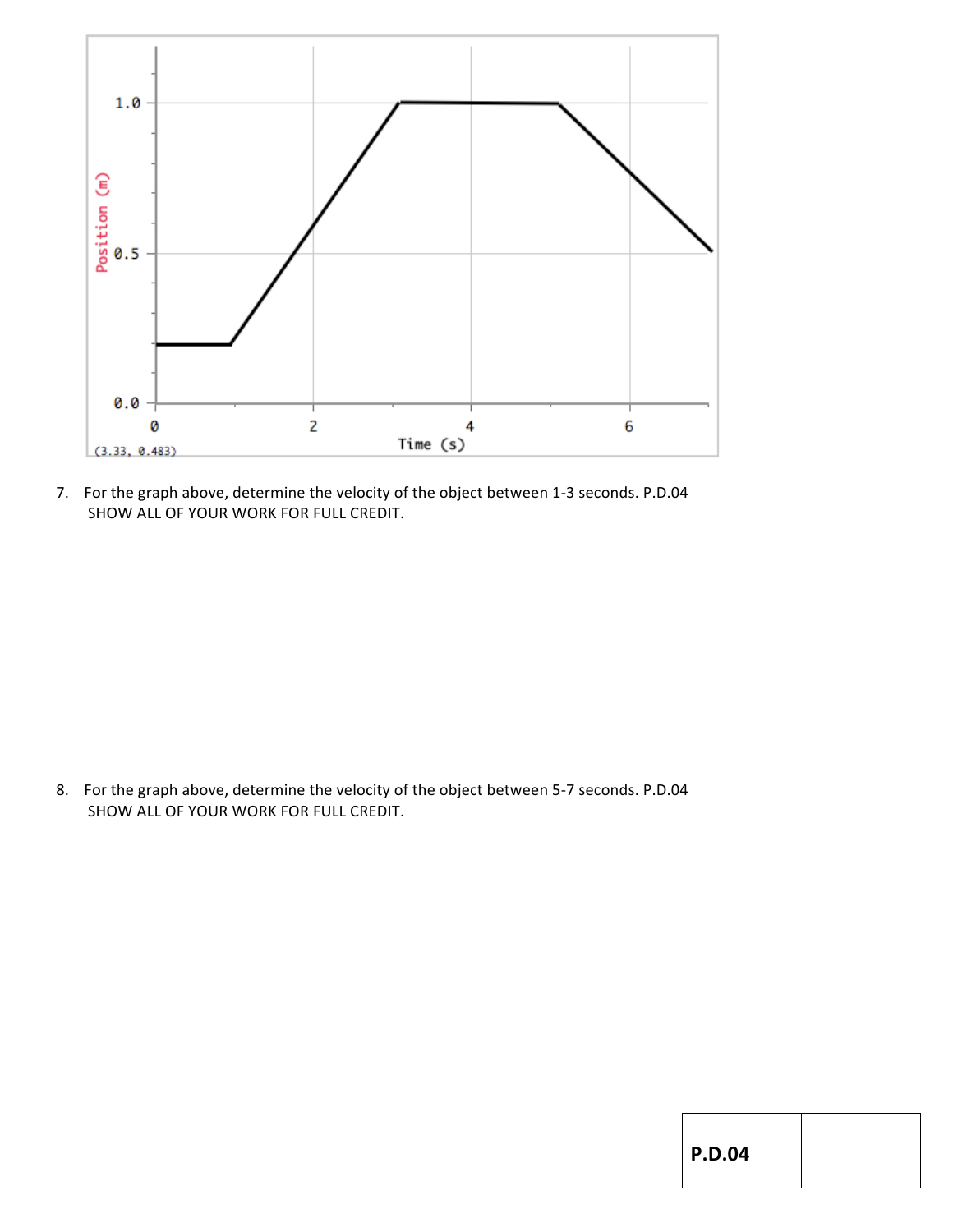

9. Based on the v vs t graph above, what is the final position of the moving man? P.D.05



10. Based on the v vs t graph above, what is the final position of the moving man? P.D.05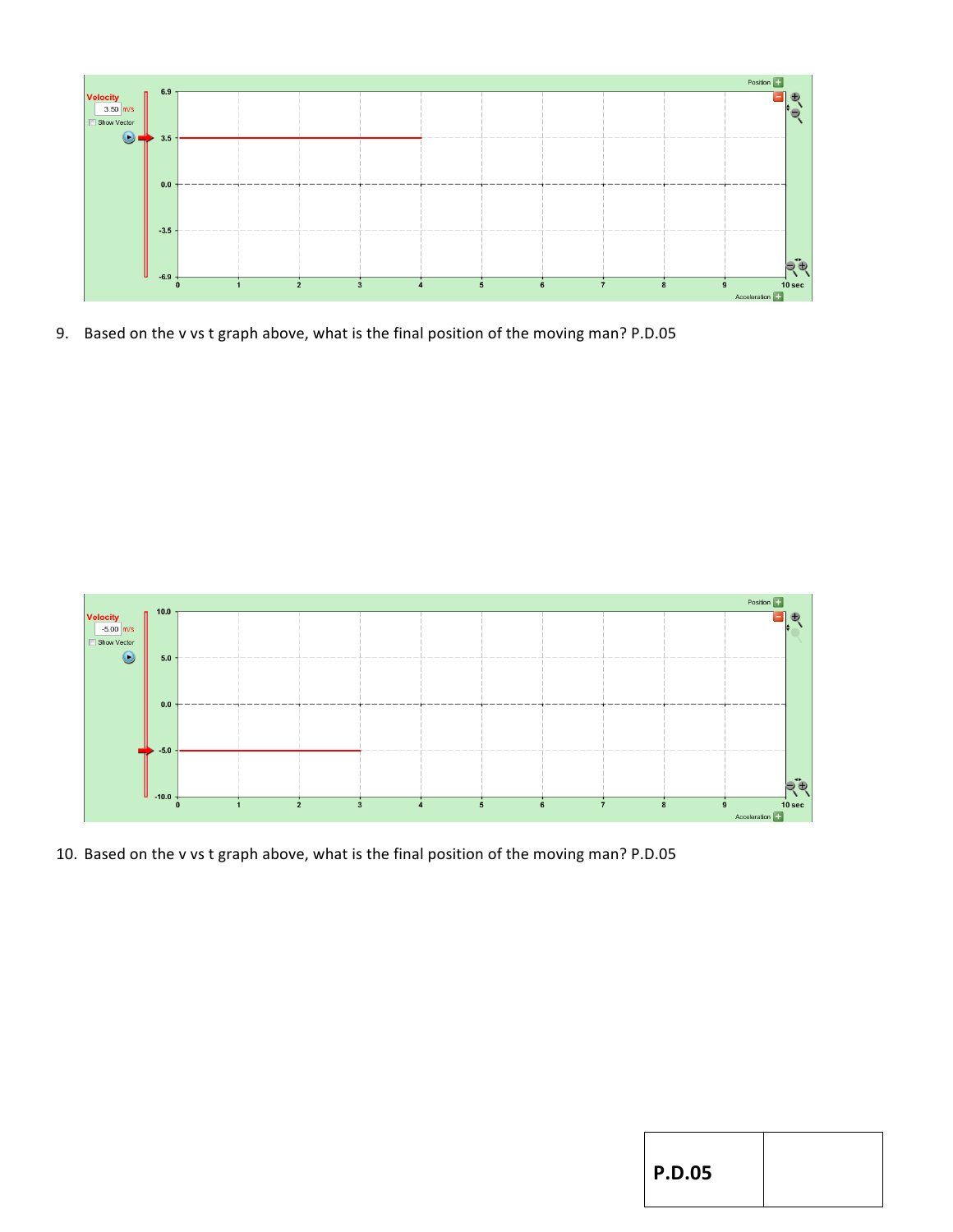11. Create a x vs t (position vs time) graph and a v vs t (velocity vs time) graph for an object with an initial position of 6 meters, a final position of 2 meters, and a velocity of -1 meters/second. P.D.06



12. Create a x vs t (position vs time) graph and a v vs t (velocity vs time) graph for an object with an initial position of -8 meters, a final position of 0 meters, and a velocity of 2 meters/second. P.D.06

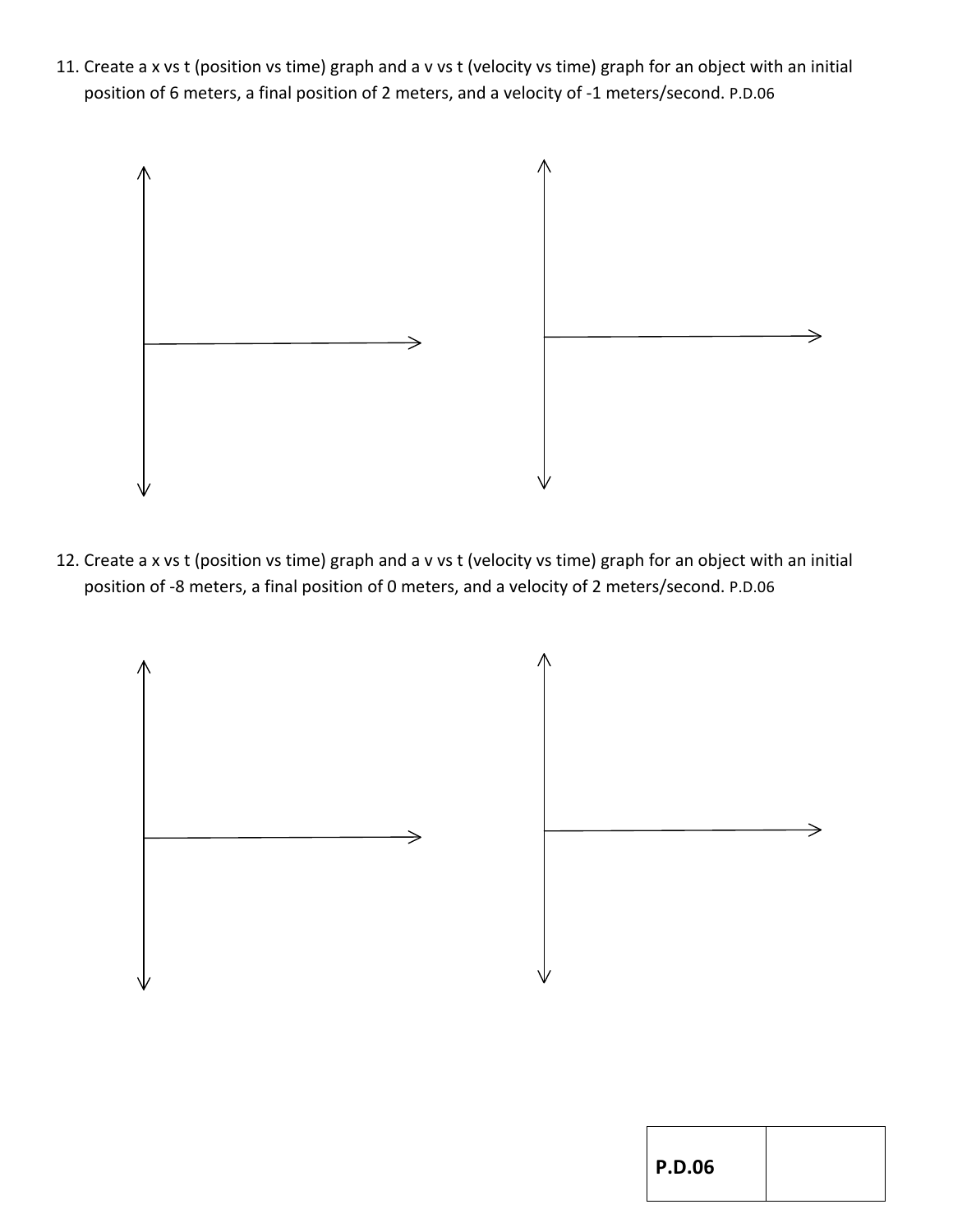13. A deer runs at a constant velocity of 5 m/s North. How far can the deer run in 15 seconds? Express your final answer in centimeters. Show all of your work for full credit. P.D.07, P.G.67

14. A car travels 250 km South on a straight road for 10 hours. What is its velocity? Express your answer in m/s. Show all of your work for full credit. P.D.07, P.G.67

15. In your own words- describe what velocity is **and** give an example: P.D.14

16. In your own word- describe what acceleration is **and** give an example: P.D.14

| <b>P.G.67</b><br>D.14<br><b>P.D.07</b> |  |
|----------------------------------------|--|
|----------------------------------------|--|

\_\_\_\_\_\_\_\_\_\_\_\_\_\_\_\_\_\_\_\_\_\_\_\_\_\_\_\_\_\_\_\_\_\_\_\_\_\_\_\_\_\_\_\_\_\_\_\_\_\_\_\_\_\_\_\_\_\_\_\_\_\_\_\_\_\_\_\_\_\_\_\_\_\_\_\_\_\_\_\_\_\_\_\_\_\_\_\_\_\_\_\_\_\_\_

\_\_\_\_\_\_\_\_\_\_\_\_\_\_\_\_\_\_\_\_\_\_\_\_\_\_\_\_\_\_\_\_\_\_\_\_\_\_\_\_\_\_\_\_\_\_\_\_\_\_\_\_\_\_\_\_\_\_\_\_\_\_\_\_\_\_\_\_\_\_\_\_\_\_\_\_\_\_\_\_\_\_\_\_\_\_\_\_\_\_\_\_\_\_\_

\_\_\_\_\_\_\_\_\_\_\_\_\_\_\_\_\_\_\_\_\_\_\_\_\_\_\_\_\_\_\_\_\_\_\_\_\_\_\_\_\_\_\_\_\_\_\_\_\_\_\_\_\_\_\_\_\_\_\_\_\_\_\_\_\_\_\_\_\_\_\_\_\_\_\_\_\_\_\_\_\_\_\_\_\_\_\_\_\_\_\_\_\_\_\_

\_\_\_\_\_\_\_\_\_\_\_\_\_\_\_\_\_\_\_\_\_\_\_\_\_\_\_\_\_\_\_\_\_\_\_\_\_\_\_\_\_\_\_\_\_\_\_\_\_\_\_\_\_\_\_\_\_\_\_\_\_\_\_\_\_\_\_\_\_\_\_\_\_\_\_\_\_\_\_\_\_\_\_\_\_\_\_\_\_\_\_\_\_\_\_

\_\_\_\_\_\_\_\_\_\_\_\_\_\_\_\_\_\_\_\_\_\_\_\_\_\_\_\_\_\_\_\_\_\_\_\_\_\_\_\_\_\_\_\_\_\_\_\_\_\_\_\_\_\_\_\_\_\_\_\_\_\_\_\_\_\_\_\_\_\_\_\_\_\_\_\_\_\_\_\_\_\_\_\_\_\_\_\_\_\_\_\_\_\_\_

\_\_\_\_\_\_\_\_\_\_\_\_\_\_\_\_\_\_\_\_\_\_\_\_\_\_\_\_\_\_\_\_\_\_\_\_\_\_\_\_\_\_\_\_\_\_\_\_\_\_\_\_\_\_\_\_\_\_\_\_\_\_\_\_\_\_\_\_\_\_\_\_\_\_\_\_\_\_\_\_\_\_\_\_\_\_\_\_\_\_\_\_\_\_\_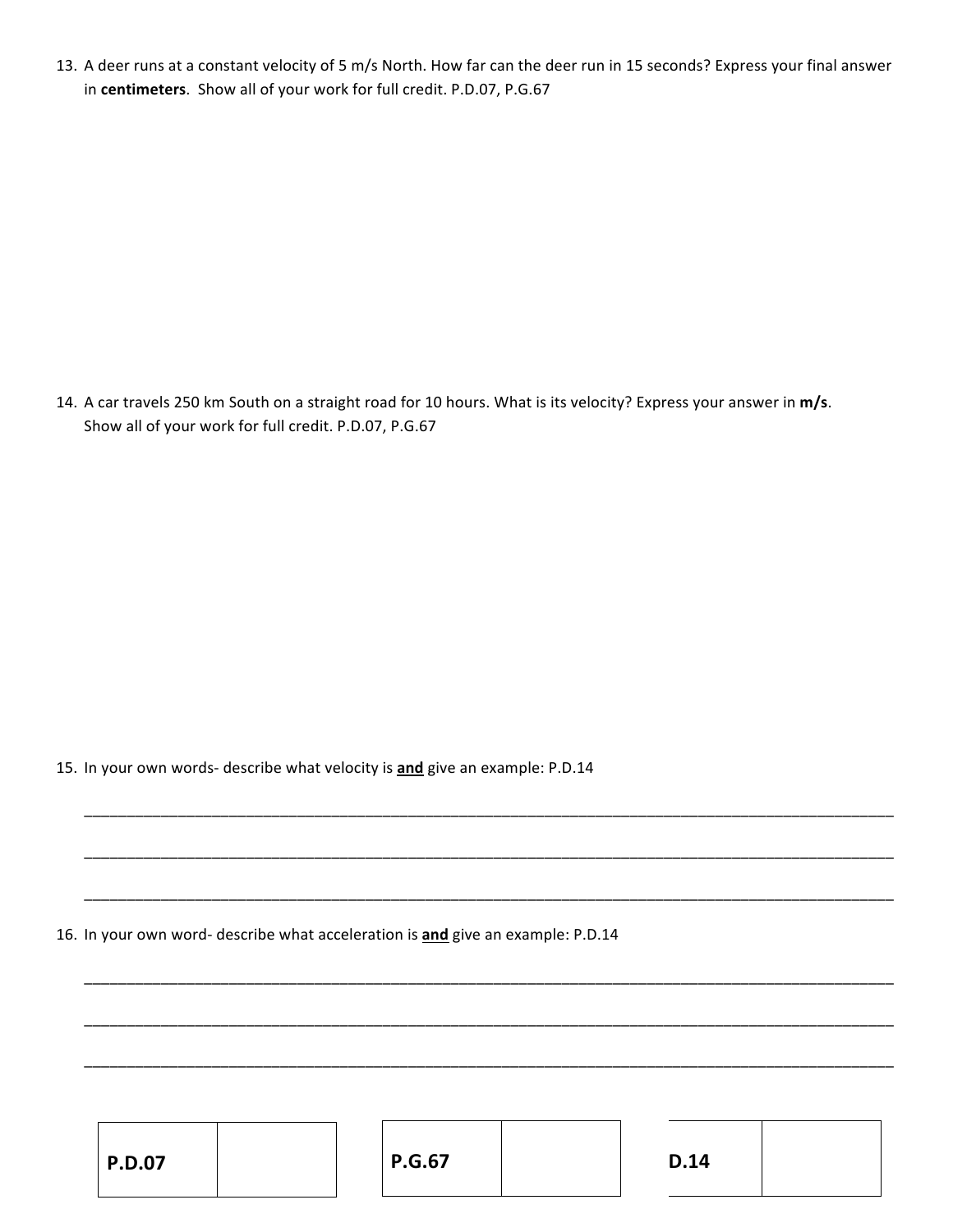

17. From the Position vs. Time graph above indicate where the velocity was constant or changing. P.D.15



18. From the Velocity vs. Time graph above indicate where the acceleration was positive, negative, or zero. P.D.17